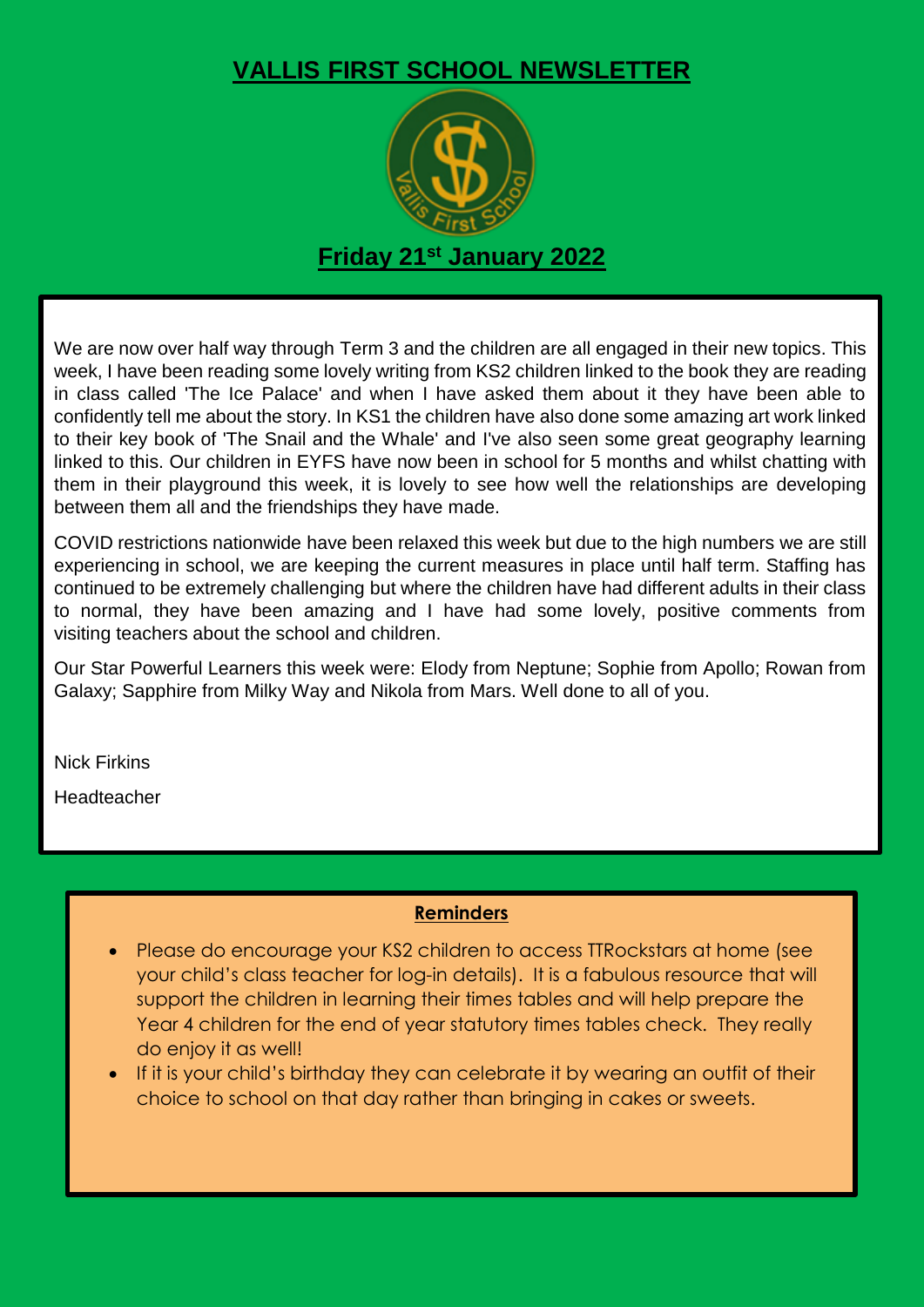## **Dates for your Diary**

- **Monday 31st January – SEND Workshop for Parents**
- **Friday 18th February – Last day of half term – finishing at 3pm**
- **Monday 28th February – Back to school**
- **Friday 8th April – last day before Easter Holidays – finishing at 3pm**
- **Monday 25th April – INSET DAY**
- **Tuesday 26th April – Back to school**

 **We are currently in the process of creating a 'Safe Space' for all our children. needed, for some time-out of the classroom. The benefits of a 'Safe Space' are: - This will be a calming, sensory room that any child will be able to access, if** 

- **That it teaches emotional regulation**
- **It can give children self-awareness and self-management**
- **It helps to practice identifying feelings and calming down strategies**
- **It can help children to control impulsive behaviours**
- **It can allow children to feel OK with big emotions**
- **It can add structure and consistency**
- **It can help prevent 'meltdowns'**
- **And can help to develop communication skills**

**There are still some things that we need to create this space and would ask if anyone has any of the following that they can donate to the school?**

- **Soft, tactile rugs**
- **Pictures for the walls**
- **Cushions**
- **Scented candles (used for smell and not to be lit)**
- **Potpourri**
- **Music/story CD's**
- **Headphones**
- **Green, leafy plants**
- **Storage baskets**
- **Large soft toys (need to be clean and in good condition)**
- **Someone who can sew some simple loop type curtains.**

**Many thanks in advance for any help you can offer, the children will really benefit from your kind donations.**